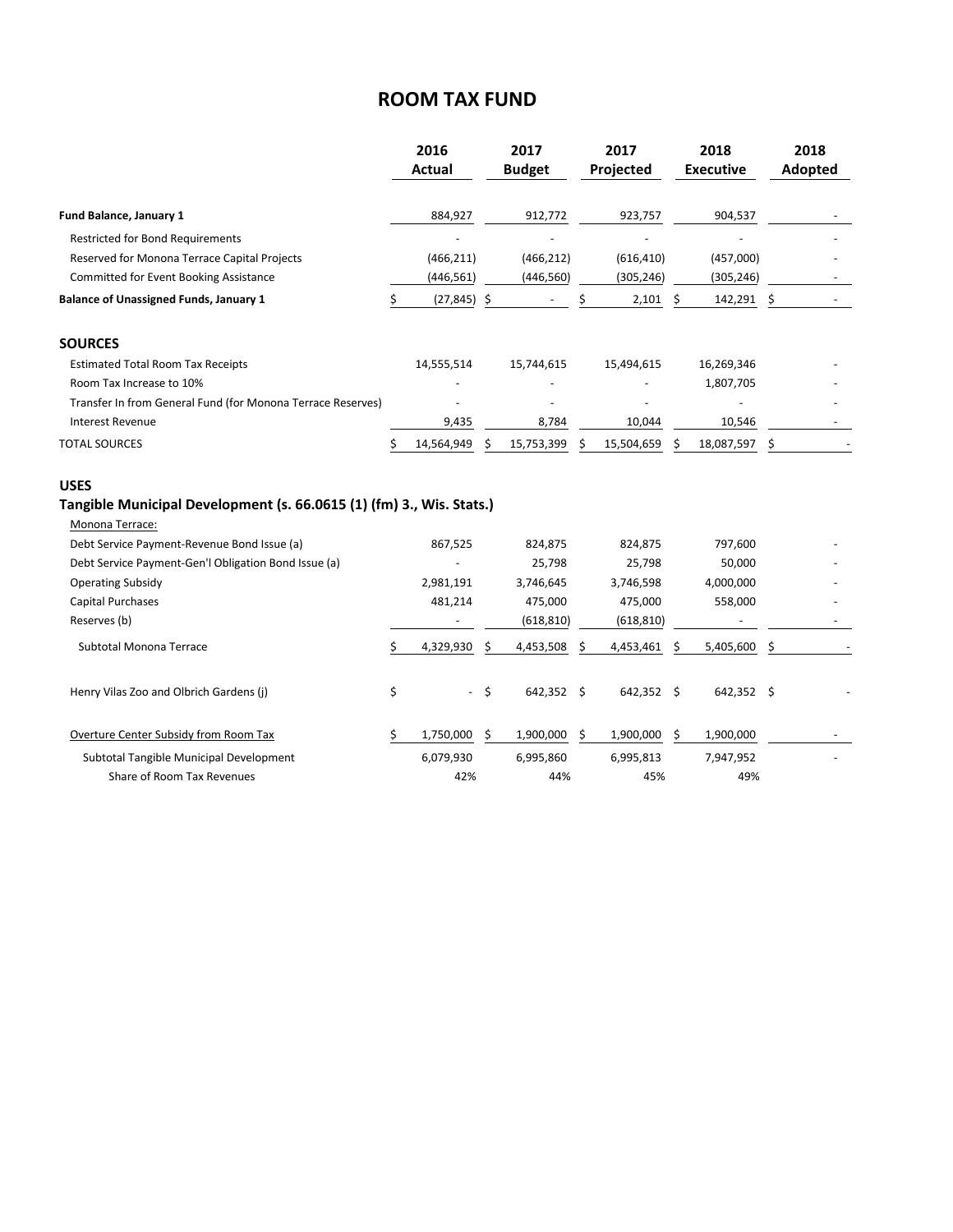## **ROOM TAX FUND**

| Tourism Marketing (s. 66.0615 (1) (fm) 1., Wis. Stats.)<br>Greater Madison Convention and Visitors Bureau:<br>Destination Marketing (c)<br>3,006,209<br>4,028,600<br>3,514,680<br>3,493,323<br><b>Estimated Event Booking Assistance Subsidy</b><br>191,446<br>200,000<br>200,000<br>200,000<br>Additional Funding (b)<br>\$<br><b>Subtotal GMCVB</b><br>Ś.<br>\$<br>3,197,655<br>\$<br>3,714,680<br>3,693,323<br>4,228,600<br><b>City Tourism Marketing Activities</b><br>15,000<br>10,000<br>10,000<br>Support for Fireworks Events (d)<br>15,000<br>Sister Cities Program<br>15,080<br>20,000<br>20,000<br>30,000<br>Civic Conferences / Fairs / Festivals / Summer Concerts<br>130,000<br>110,000<br>140,000<br>57,260<br>Civic Conferences (e)<br>3,750<br>35,000<br>25,000<br>35,000<br>1,500<br>Civic Promotion (f)<br>15,000<br>10,000<br>15,000<br>Dane Dances (g)<br>21,510<br>20,000<br>20,000<br>25,000<br>25,000<br>25,000<br>Make Music Madison (g)<br>25,000<br>25,000<br>Songwriting Conference (g)<br>25,000<br>25,000<br>25,000<br>Fairs / Festivals / Summer Concerts (g)<br>15,000<br>Revelry (g)<br>5,000<br>5,000<br>500<br>Bandswap (g)<br>5,000<br>5,000<br>WIAA Basketball Tournament (h)<br>15,000<br>15,000<br>15,000<br>15,000<br><b>Subtotal City Tourism Marketing</b><br>102,340<br>\$<br>175,000<br>\$<br>155,000<br>\$<br>200,000<br>\$<br>S<br>Ś.<br>\$<br><b>Subtotal Tourism Marketing</b><br>3,299,995<br>Ś<br>3,889,680<br>3,848,323<br>Ŝ<br>4,428,600<br>Share of Room Tax Revenues<br>23%<br>25%<br>25%<br>24%<br><b>Room Tax Commission Administration</b><br>15,745<br>17,206<br>15,745<br>Room Tax Commission Enforcement of Transient Tourist Rooming Houses (i)<br>12,600<br>15,000<br>50,000<br>Share of Room Tax Revenues<br>0.0%<br>0.2%<br>0.2%<br>0.4%<br><b>Reserves</b><br>Share of Room Tax Revenues<br><b>Room Tax Commission</b><br>\$<br>10,951,285<br>10,872,481 \$<br>12,408,758 \$<br>S<br><b>Tourism-Related Share of Room Tax</b><br>64%<br>69%<br>70%<br>69%<br>General Purposes (b)<br>5,067,194<br>4,647,020<br>4,572,398<br>5,347,279<br><b>Arts Grants</b><br>79,000<br>79,000<br>79,000<br>79,000<br>Subtotal Retained for Other Purposes<br>\$<br>5,146,194<br>4,726,020 \$<br>4,651,398<br>5,426,279 \$<br>\$<br>\$<br>Share of Room Tax Revenues<br>35%<br>30%<br>30%<br>33%<br>14,526,119<br>15,677,305<br>15,523,879<br>\$<br>17,835,037<br>\$<br>Ş<br>Ş<br>\$<br>923,757<br>\$<br>988,866<br>904,537<br>\$<br>1,157,097<br>\$<br>\$<br>$(457,000)$ \$<br><b>Committed for Monona Terrace Capital Projects</b><br>$(616, 410)$ \$<br>$(466, 212)$ \$<br>$(457,000)$ \$ |                                               | 2016<br><b>Actual</b> | 2017<br><b>Budget</b> | 2017<br>Projected |            | 2018<br><b>Executive</b> |            | 2018<br>Adopted |  |
|------------------------------------------------------------------------------------------------------------------------------------------------------------------------------------------------------------------------------------------------------------------------------------------------------------------------------------------------------------------------------------------------------------------------------------------------------------------------------------------------------------------------------------------------------------------------------------------------------------------------------------------------------------------------------------------------------------------------------------------------------------------------------------------------------------------------------------------------------------------------------------------------------------------------------------------------------------------------------------------------------------------------------------------------------------------------------------------------------------------------------------------------------------------------------------------------------------------------------------------------------------------------------------------------------------------------------------------------------------------------------------------------------------------------------------------------------------------------------------------------------------------------------------------------------------------------------------------------------------------------------------------------------------------------------------------------------------------------------------------------------------------------------------------------------------------------------------------------------------------------------------------------------------------------------------------------------------------------------------------------------------------------------------------------------------------------------------------------------------------------------------------------------------------------------------------------------------------------------------------------------------------------------------------------------------------------------------------------------------------------------------------------------------------------------------------------------------------------------------------------------------------------------------------------------------------------------------------------------------------------------------------------|-----------------------------------------------|-----------------------|-----------------------|-------------------|------------|--------------------------|------------|-----------------|--|
|                                                                                                                                                                                                                                                                                                                                                                                                                                                                                                                                                                                                                                                                                                                                                                                                                                                                                                                                                                                                                                                                                                                                                                                                                                                                                                                                                                                                                                                                                                                                                                                                                                                                                                                                                                                                                                                                                                                                                                                                                                                                                                                                                                                                                                                                                                                                                                                                                                                                                                                                                                                                                                                |                                               |                       |                       |                   |            |                          |            |                 |  |
|                                                                                                                                                                                                                                                                                                                                                                                                                                                                                                                                                                                                                                                                                                                                                                                                                                                                                                                                                                                                                                                                                                                                                                                                                                                                                                                                                                                                                                                                                                                                                                                                                                                                                                                                                                                                                                                                                                                                                                                                                                                                                                                                                                                                                                                                                                                                                                                                                                                                                                                                                                                                                                                |                                               |                       |                       |                   |            |                          |            |                 |  |
|                                                                                                                                                                                                                                                                                                                                                                                                                                                                                                                                                                                                                                                                                                                                                                                                                                                                                                                                                                                                                                                                                                                                                                                                                                                                                                                                                                                                                                                                                                                                                                                                                                                                                                                                                                                                                                                                                                                                                                                                                                                                                                                                                                                                                                                                                                                                                                                                                                                                                                                                                                                                                                                |                                               |                       |                       |                   |            |                          |            |                 |  |
|                                                                                                                                                                                                                                                                                                                                                                                                                                                                                                                                                                                                                                                                                                                                                                                                                                                                                                                                                                                                                                                                                                                                                                                                                                                                                                                                                                                                                                                                                                                                                                                                                                                                                                                                                                                                                                                                                                                                                                                                                                                                                                                                                                                                                                                                                                                                                                                                                                                                                                                                                                                                                                                |                                               |                       |                       |                   |            |                          |            |                 |  |
|                                                                                                                                                                                                                                                                                                                                                                                                                                                                                                                                                                                                                                                                                                                                                                                                                                                                                                                                                                                                                                                                                                                                                                                                                                                                                                                                                                                                                                                                                                                                                                                                                                                                                                                                                                                                                                                                                                                                                                                                                                                                                                                                                                                                                                                                                                                                                                                                                                                                                                                                                                                                                                                |                                               |                       |                       |                   |            |                          |            |                 |  |
|                                                                                                                                                                                                                                                                                                                                                                                                                                                                                                                                                                                                                                                                                                                                                                                                                                                                                                                                                                                                                                                                                                                                                                                                                                                                                                                                                                                                                                                                                                                                                                                                                                                                                                                                                                                                                                                                                                                                                                                                                                                                                                                                                                                                                                                                                                                                                                                                                                                                                                                                                                                                                                                |                                               |                       |                       |                   |            |                          |            |                 |  |
|                                                                                                                                                                                                                                                                                                                                                                                                                                                                                                                                                                                                                                                                                                                                                                                                                                                                                                                                                                                                                                                                                                                                                                                                                                                                                                                                                                                                                                                                                                                                                                                                                                                                                                                                                                                                                                                                                                                                                                                                                                                                                                                                                                                                                                                                                                                                                                                                                                                                                                                                                                                                                                                |                                               |                       |                       |                   |            |                          |            |                 |  |
|                                                                                                                                                                                                                                                                                                                                                                                                                                                                                                                                                                                                                                                                                                                                                                                                                                                                                                                                                                                                                                                                                                                                                                                                                                                                                                                                                                                                                                                                                                                                                                                                                                                                                                                                                                                                                                                                                                                                                                                                                                                                                                                                                                                                                                                                                                                                                                                                                                                                                                                                                                                                                                                |                                               |                       |                       |                   |            |                          |            |                 |  |
|                                                                                                                                                                                                                                                                                                                                                                                                                                                                                                                                                                                                                                                                                                                                                                                                                                                                                                                                                                                                                                                                                                                                                                                                                                                                                                                                                                                                                                                                                                                                                                                                                                                                                                                                                                                                                                                                                                                                                                                                                                                                                                                                                                                                                                                                                                                                                                                                                                                                                                                                                                                                                                                |                                               |                       |                       |                   |            |                          |            |                 |  |
|                                                                                                                                                                                                                                                                                                                                                                                                                                                                                                                                                                                                                                                                                                                                                                                                                                                                                                                                                                                                                                                                                                                                                                                                                                                                                                                                                                                                                                                                                                                                                                                                                                                                                                                                                                                                                                                                                                                                                                                                                                                                                                                                                                                                                                                                                                                                                                                                                                                                                                                                                                                                                                                |                                               |                       |                       |                   |            |                          |            |                 |  |
|                                                                                                                                                                                                                                                                                                                                                                                                                                                                                                                                                                                                                                                                                                                                                                                                                                                                                                                                                                                                                                                                                                                                                                                                                                                                                                                                                                                                                                                                                                                                                                                                                                                                                                                                                                                                                                                                                                                                                                                                                                                                                                                                                                                                                                                                                                                                                                                                                                                                                                                                                                                                                                                |                                               |                       |                       |                   |            |                          |            |                 |  |
|                                                                                                                                                                                                                                                                                                                                                                                                                                                                                                                                                                                                                                                                                                                                                                                                                                                                                                                                                                                                                                                                                                                                                                                                                                                                                                                                                                                                                                                                                                                                                                                                                                                                                                                                                                                                                                                                                                                                                                                                                                                                                                                                                                                                                                                                                                                                                                                                                                                                                                                                                                                                                                                |                                               |                       |                       |                   |            |                          |            |                 |  |
|                                                                                                                                                                                                                                                                                                                                                                                                                                                                                                                                                                                                                                                                                                                                                                                                                                                                                                                                                                                                                                                                                                                                                                                                                                                                                                                                                                                                                                                                                                                                                                                                                                                                                                                                                                                                                                                                                                                                                                                                                                                                                                                                                                                                                                                                                                                                                                                                                                                                                                                                                                                                                                                |                                               |                       |                       |                   |            |                          |            |                 |  |
|                                                                                                                                                                                                                                                                                                                                                                                                                                                                                                                                                                                                                                                                                                                                                                                                                                                                                                                                                                                                                                                                                                                                                                                                                                                                                                                                                                                                                                                                                                                                                                                                                                                                                                                                                                                                                                                                                                                                                                                                                                                                                                                                                                                                                                                                                                                                                                                                                                                                                                                                                                                                                                                |                                               |                       |                       |                   |            |                          |            |                 |  |
|                                                                                                                                                                                                                                                                                                                                                                                                                                                                                                                                                                                                                                                                                                                                                                                                                                                                                                                                                                                                                                                                                                                                                                                                                                                                                                                                                                                                                                                                                                                                                                                                                                                                                                                                                                                                                                                                                                                                                                                                                                                                                                                                                                                                                                                                                                                                                                                                                                                                                                                                                                                                                                                |                                               |                       |                       |                   |            |                          |            |                 |  |
|                                                                                                                                                                                                                                                                                                                                                                                                                                                                                                                                                                                                                                                                                                                                                                                                                                                                                                                                                                                                                                                                                                                                                                                                                                                                                                                                                                                                                                                                                                                                                                                                                                                                                                                                                                                                                                                                                                                                                                                                                                                                                                                                                                                                                                                                                                                                                                                                                                                                                                                                                                                                                                                |                                               |                       |                       |                   |            |                          |            |                 |  |
|                                                                                                                                                                                                                                                                                                                                                                                                                                                                                                                                                                                                                                                                                                                                                                                                                                                                                                                                                                                                                                                                                                                                                                                                                                                                                                                                                                                                                                                                                                                                                                                                                                                                                                                                                                                                                                                                                                                                                                                                                                                                                                                                                                                                                                                                                                                                                                                                                                                                                                                                                                                                                                                |                                               |                       |                       |                   |            |                          |            |                 |  |
|                                                                                                                                                                                                                                                                                                                                                                                                                                                                                                                                                                                                                                                                                                                                                                                                                                                                                                                                                                                                                                                                                                                                                                                                                                                                                                                                                                                                                                                                                                                                                                                                                                                                                                                                                                                                                                                                                                                                                                                                                                                                                                                                                                                                                                                                                                                                                                                                                                                                                                                                                                                                                                                |                                               |                       |                       |                   |            |                          |            |                 |  |
|                                                                                                                                                                                                                                                                                                                                                                                                                                                                                                                                                                                                                                                                                                                                                                                                                                                                                                                                                                                                                                                                                                                                                                                                                                                                                                                                                                                                                                                                                                                                                                                                                                                                                                                                                                                                                                                                                                                                                                                                                                                                                                                                                                                                                                                                                                                                                                                                                                                                                                                                                                                                                                                |                                               |                       |                       |                   |            |                          |            |                 |  |
|                                                                                                                                                                                                                                                                                                                                                                                                                                                                                                                                                                                                                                                                                                                                                                                                                                                                                                                                                                                                                                                                                                                                                                                                                                                                                                                                                                                                                                                                                                                                                                                                                                                                                                                                                                                                                                                                                                                                                                                                                                                                                                                                                                                                                                                                                                                                                                                                                                                                                                                                                                                                                                                |                                               |                       |                       |                   |            |                          |            |                 |  |
|                                                                                                                                                                                                                                                                                                                                                                                                                                                                                                                                                                                                                                                                                                                                                                                                                                                                                                                                                                                                                                                                                                                                                                                                                                                                                                                                                                                                                                                                                                                                                                                                                                                                                                                                                                                                                                                                                                                                                                                                                                                                                                                                                                                                                                                                                                                                                                                                                                                                                                                                                                                                                                                |                                               |                       |                       |                   |            |                          |            |                 |  |
|                                                                                                                                                                                                                                                                                                                                                                                                                                                                                                                                                                                                                                                                                                                                                                                                                                                                                                                                                                                                                                                                                                                                                                                                                                                                                                                                                                                                                                                                                                                                                                                                                                                                                                                                                                                                                                                                                                                                                                                                                                                                                                                                                                                                                                                                                                                                                                                                                                                                                                                                                                                                                                                |                                               |                       |                       |                   |            |                          |            |                 |  |
|                                                                                                                                                                                                                                                                                                                                                                                                                                                                                                                                                                                                                                                                                                                                                                                                                                                                                                                                                                                                                                                                                                                                                                                                                                                                                                                                                                                                                                                                                                                                                                                                                                                                                                                                                                                                                                                                                                                                                                                                                                                                                                                                                                                                                                                                                                                                                                                                                                                                                                                                                                                                                                                |                                               |                       |                       |                   |            |                          |            |                 |  |
|                                                                                                                                                                                                                                                                                                                                                                                                                                                                                                                                                                                                                                                                                                                                                                                                                                                                                                                                                                                                                                                                                                                                                                                                                                                                                                                                                                                                                                                                                                                                                                                                                                                                                                                                                                                                                                                                                                                                                                                                                                                                                                                                                                                                                                                                                                                                                                                                                                                                                                                                                                                                                                                |                                               |                       |                       |                   |            |                          |            |                 |  |
|                                                                                                                                                                                                                                                                                                                                                                                                                                                                                                                                                                                                                                                                                                                                                                                                                                                                                                                                                                                                                                                                                                                                                                                                                                                                                                                                                                                                                                                                                                                                                                                                                                                                                                                                                                                                                                                                                                                                                                                                                                                                                                                                                                                                                                                                                                                                                                                                                                                                                                                                                                                                                                                |                                               |                       |                       |                   |            |                          |            |                 |  |
|                                                                                                                                                                                                                                                                                                                                                                                                                                                                                                                                                                                                                                                                                                                                                                                                                                                                                                                                                                                                                                                                                                                                                                                                                                                                                                                                                                                                                                                                                                                                                                                                                                                                                                                                                                                                                                                                                                                                                                                                                                                                                                                                                                                                                                                                                                                                                                                                                                                                                                                                                                                                                                                |                                               |                       |                       |                   |            |                          |            |                 |  |
|                                                                                                                                                                                                                                                                                                                                                                                                                                                                                                                                                                                                                                                                                                                                                                                                                                                                                                                                                                                                                                                                                                                                                                                                                                                                                                                                                                                                                                                                                                                                                                                                                                                                                                                                                                                                                                                                                                                                                                                                                                                                                                                                                                                                                                                                                                                                                                                                                                                                                                                                                                                                                                                |                                               |                       |                       |                   |            |                          |            |                 |  |
|                                                                                                                                                                                                                                                                                                                                                                                                                                                                                                                                                                                                                                                                                                                                                                                                                                                                                                                                                                                                                                                                                                                                                                                                                                                                                                                                                                                                                                                                                                                                                                                                                                                                                                                                                                                                                                                                                                                                                                                                                                                                                                                                                                                                                                                                                                                                                                                                                                                                                                                                                                                                                                                |                                               |                       |                       |                   |            |                          |            |                 |  |
|                                                                                                                                                                                                                                                                                                                                                                                                                                                                                                                                                                                                                                                                                                                                                                                                                                                                                                                                                                                                                                                                                                                                                                                                                                                                                                                                                                                                                                                                                                                                                                                                                                                                                                                                                                                                                                                                                                                                                                                                                                                                                                                                                                                                                                                                                                                                                                                                                                                                                                                                                                                                                                                |                                               |                       |                       |                   |            |                          |            |                 |  |
|                                                                                                                                                                                                                                                                                                                                                                                                                                                                                                                                                                                                                                                                                                                                                                                                                                                                                                                                                                                                                                                                                                                                                                                                                                                                                                                                                                                                                                                                                                                                                                                                                                                                                                                                                                                                                                                                                                                                                                                                                                                                                                                                                                                                                                                                                                                                                                                                                                                                                                                                                                                                                                                | <b>Room Tax Retained for General Purposes</b> |                       |                       |                   |            |                          |            |                 |  |
|                                                                                                                                                                                                                                                                                                                                                                                                                                                                                                                                                                                                                                                                                                                                                                                                                                                                                                                                                                                                                                                                                                                                                                                                                                                                                                                                                                                                                                                                                                                                                                                                                                                                                                                                                                                                                                                                                                                                                                                                                                                                                                                                                                                                                                                                                                                                                                                                                                                                                                                                                                                                                                                |                                               |                       |                       |                   |            |                          |            |                 |  |
|                                                                                                                                                                                                                                                                                                                                                                                                                                                                                                                                                                                                                                                                                                                                                                                                                                                                                                                                                                                                                                                                                                                                                                                                                                                                                                                                                                                                                                                                                                                                                                                                                                                                                                                                                                                                                                                                                                                                                                                                                                                                                                                                                                                                                                                                                                                                                                                                                                                                                                                                                                                                                                                |                                               |                       |                       |                   |            |                          |            |                 |  |
|                                                                                                                                                                                                                                                                                                                                                                                                                                                                                                                                                                                                                                                                                                                                                                                                                                                                                                                                                                                                                                                                                                                                                                                                                                                                                                                                                                                                                                                                                                                                                                                                                                                                                                                                                                                                                                                                                                                                                                                                                                                                                                                                                                                                                                                                                                                                                                                                                                                                                                                                                                                                                                                |                                               |                       |                       |                   |            |                          |            |                 |  |
|                                                                                                                                                                                                                                                                                                                                                                                                                                                                                                                                                                                                                                                                                                                                                                                                                                                                                                                                                                                                                                                                                                                                                                                                                                                                                                                                                                                                                                                                                                                                                                                                                                                                                                                                                                                                                                                                                                                                                                                                                                                                                                                                                                                                                                                                                                                                                                                                                                                                                                                                                                                                                                                |                                               |                       |                       |                   |            |                          |            |                 |  |
|                                                                                                                                                                                                                                                                                                                                                                                                                                                                                                                                                                                                                                                                                                                                                                                                                                                                                                                                                                                                                                                                                                                                                                                                                                                                                                                                                                                                                                                                                                                                                                                                                                                                                                                                                                                                                                                                                                                                                                                                                                                                                                                                                                                                                                                                                                                                                                                                                                                                                                                                                                                                                                                | <b>TOTAL USES</b>                             |                       |                       |                   |            |                          |            |                 |  |
|                                                                                                                                                                                                                                                                                                                                                                                                                                                                                                                                                                                                                                                                                                                                                                                                                                                                                                                                                                                                                                                                                                                                                                                                                                                                                                                                                                                                                                                                                                                                                                                                                                                                                                                                                                                                                                                                                                                                                                                                                                                                                                                                                                                                                                                                                                                                                                                                                                                                                                                                                                                                                                                | <b>Fund Balance, December 31</b>              |                       |                       |                   |            |                          |            |                 |  |
|                                                                                                                                                                                                                                                                                                                                                                                                                                                                                                                                                                                                                                                                                                                                                                                                                                                                                                                                                                                                                                                                                                                                                                                                                                                                                                                                                                                                                                                                                                                                                                                                                                                                                                                                                                                                                                                                                                                                                                                                                                                                                                                                                                                                                                                                                                                                                                                                                                                                                                                                                                                                                                                |                                               |                       |                       |                   |            |                          |            |                 |  |
|                                                                                                                                                                                                                                                                                                                                                                                                                                                                                                                                                                                                                                                                                                                                                                                                                                                                                                                                                                                                                                                                                                                                                                                                                                                                                                                                                                                                                                                                                                                                                                                                                                                                                                                                                                                                                                                                                                                                                                                                                                                                                                                                                                                                                                                                                                                                                                                                                                                                                                                                                                                                                                                | Committed for Event Booking Assistance        | (305, 246)            | (446, 560)            |                   | (305, 246) |                          | (305, 246) |                 |  |
| 2,101<br>76,094<br>\$<br>142,291<br>\$.<br>394,851<br>\$<br>Ş                                                                                                                                                                                                                                                                                                                                                                                                                                                                                                                                                                                                                                                                                                                                                                                                                                                                                                                                                                                                                                                                                                                                                                                                                                                                                                                                                                                                                                                                                                                                                                                                                                                                                                                                                                                                                                                                                                                                                                                                                                                                                                                                                                                                                                                                                                                                                                                                                                                                                                                                                                                  | Balance of Unassigned Funds, December 31 (b)  |                       |                       |                   |            |                          |            |                 |  |

The presentation of the Room Tax Fund has been modified from prior years to reflect changes to state law and to reflect the requirement, first effective in 2017, that 70 percent of room tax revenues be transferred for allocation by a Room Tax Commission created by the City.